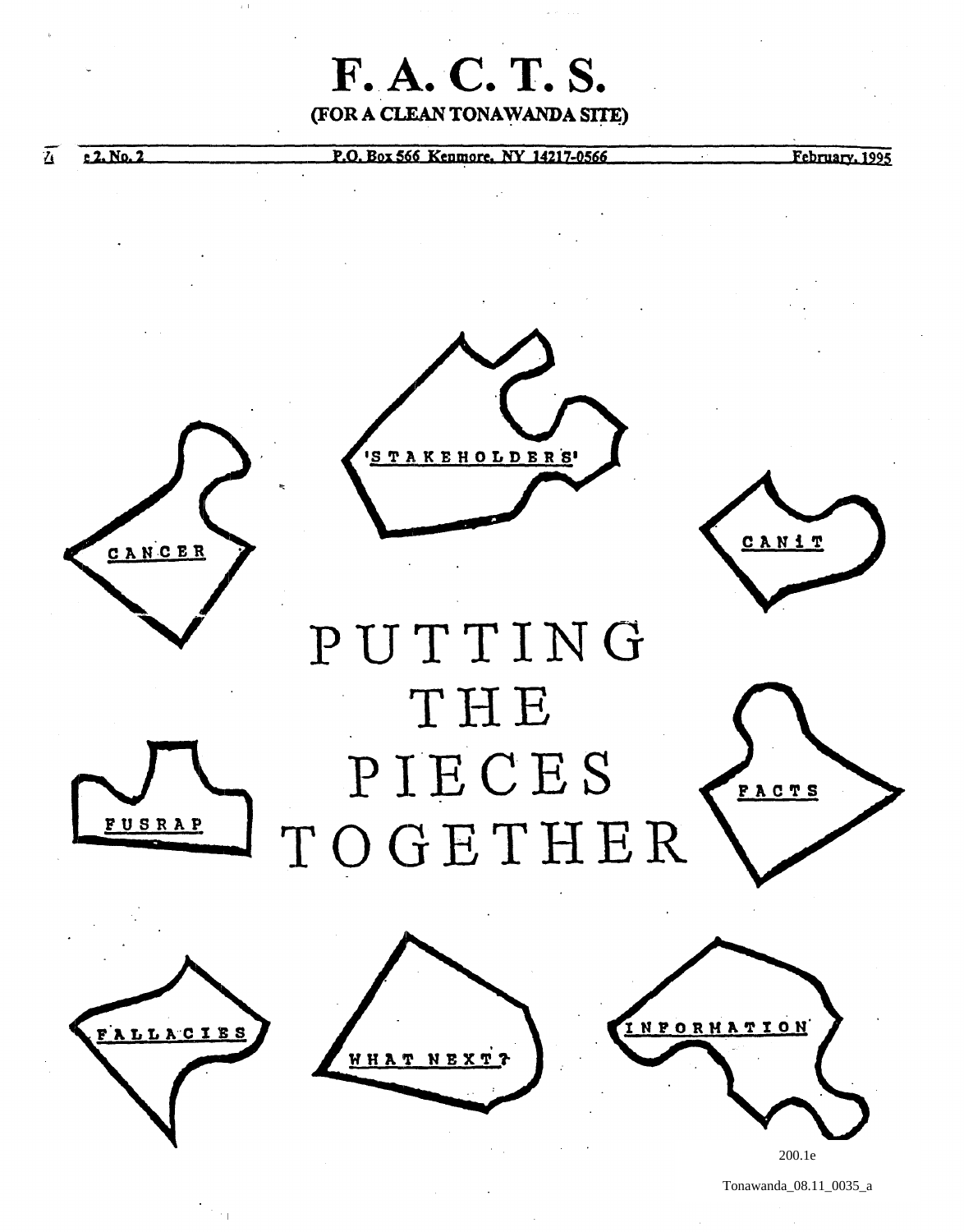# $F.A.C.T.S.$ (For A Clean Tonawanda Site)

#### Mailing Address: Box 566 Kenmore, NY 14217-0566 Phone: (716) 876-9552 Staff Members: Don Finch, Ralph Krieger, James Rauch

Purpose: To disseminate in a timely, manner factual information relating to the cleanup of the Tonawanda nuclear waste site. Also, to serve as a resource to help interested citizens obtain relevant site-related materials. FACTS supports the complete removal of Tonawanda's radioactive waste to a dry, secure site, much more suitable for the long-term management of these wastes

# FACTS MEETING NOTICE!!!

In the November, 1994 issue of the FACTS Newsletter, we mentioned we would be looking for a meeting place. The TONNEWANTA VETERANS CLUB (better known as the Brounshidle Memorial Hall) has offered us a meeting room for our first informationa1 meeting. Details follow:

# BROUNSHIDLE MEMORIAL HALL

# 3354 DELAWARE A VENUE, KENMORE, N.Y.

# (6 BLOCKS SOUTH OF SHERIDAN DRIVE)

#### .. ~TUESDA¥ MARCH 21, 1995 AT 7:00 PM

(Enter by side entrance off of parking lot - north side of building)

The purpose ofthis meeting will be to get acquainted with each other and discuss Tonawanda Site issues in preparation for a short letter writing workshop. Set aside this time now, and help make a difference in our quality of life.

# SUMMARY OF DOE REMEDY SELECTION MEETING: "COMMUNITY VALUES"

Over 80 concerned citizens attended the 1-31-95 meeting at Holmes Elementary School. As at the last meeting in October, the Department Of Energy (DOE) employed a facilitator, Daryl Armstrong, to lead the meeting. The agenda included 1) an update by DOE and a question and answer period and 2) a working session to identify community values, i.e. why it is essential to remove the nuclear waste from Tonawanda.

The meeting opened with a demand by George Melrose of the Horizons Waterfront Commission for the preliminary results of the soil treatability testing being conducted by 3 different laboratories on 8 five kilogram soil samples which were collected last July (2 samples from each of the 4 sites). As outlined at the treatability meeting on 9-19-84, this first step of the treatability study (to detennine the feasibility of volume reduction methods for Tonawanda's contaminated soils) was to take 5-6 weeks, and the results "should be available this fall". DOE Site Manager Ron Kirk responded that 2 of the 3 labs had not had not yet reported their results, *and he didn't expect the results of this first phase of testing to be made public until ApriL* 

(continued page 2)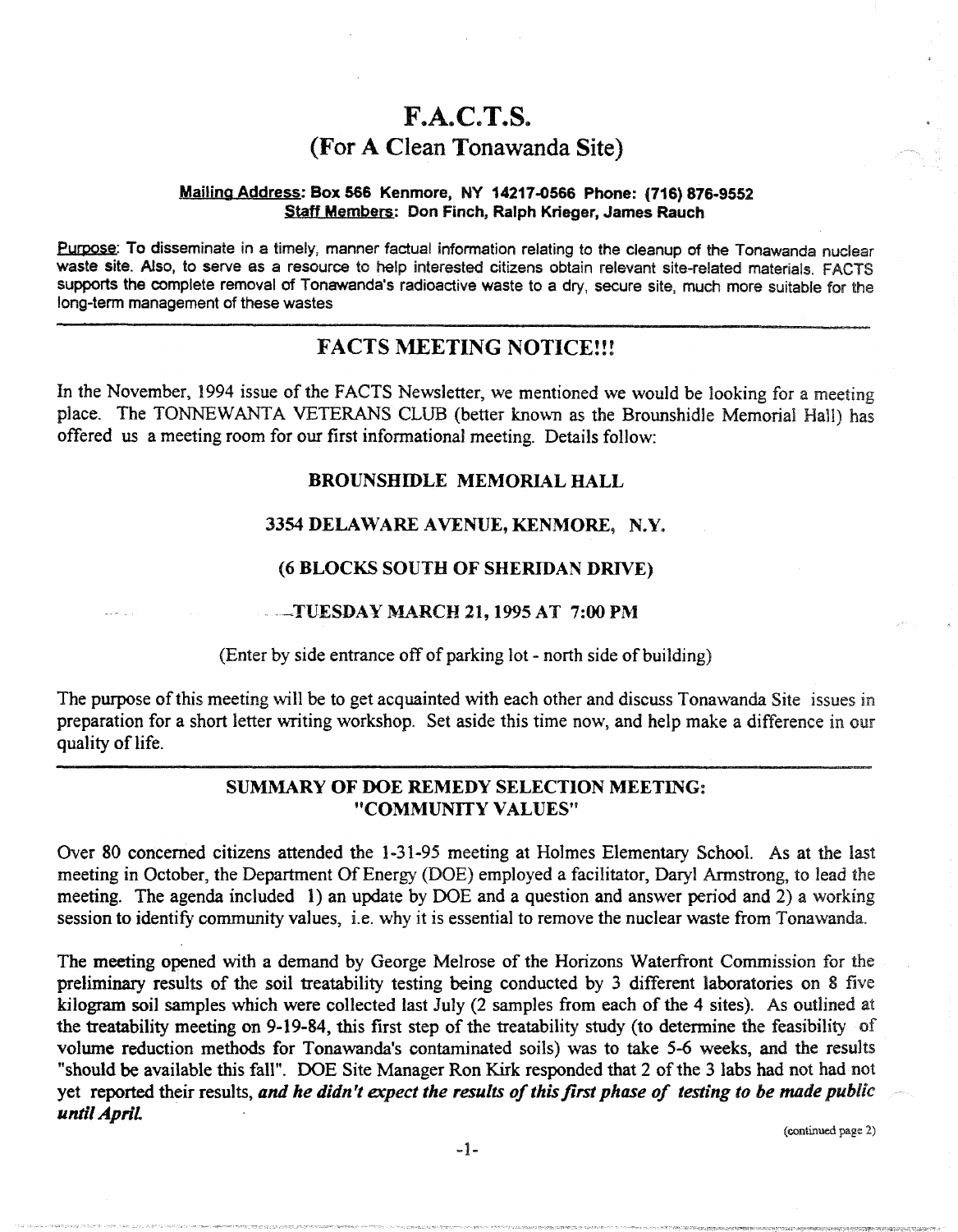Mr. Melrose, and several others, complained bitterly about this 3-4 month delay (actually a 5-6 month 'elay, since these screening results should have been ready by the end of October, 1994). *No explanation*  jor the delay was given by Mr. Kirk. In response to requests for the available results from the one lab (Bureau of Mines), Mr. Kirk said that would have to wait until April.

Regarding the "Proposed Tonawanda Work Plan", Mr. Kirk said the plan had not been finalized because the public "didn't want it." Nevertheless, a "Tonawanda Work Plan Outline" was handed out at the door. This outline lists the nine steps toward implementing a remedy that DOE had suggested in the draft "Proposed Tonawanda Work Plan, October 18, 1994": I. Values, II. Establishment of Common Criteria, III. Development of Options, IV. Analysis of Options, V. Comparison of Options, VI. Comments, VII. Optimization, VITI. Decision, IX Implementation.

*Mr. Kirk repeated the DOE opinion, his and Admiral Guimond's, that complete removal and of/site disposal was "too expensive."* The community objected vehemently to this assertion (see "What is 'Too Expensive'?", page 3).

In response to many complaints that the cost analysis given in the FS. was biased to support DOE's preferred alternative, *Mr. Kirk said that he stood by their contractor's (SAlC) documents and analysis and that "we're not going to do another study."* The public, especially CANiT members, whose own economic analysis and vendor numbers are much different from DOE's, were outraged at this and the meeting almost broke down.

We assume Mr. Kirk meant to say "except for the current treatability study". As we previously pointed out page 3, January FACTS), all volume reduction methods, except vitrification, had been ruled out by SAlC from further consideration in their Feasibility Study (FS) one of the Environmental Impact Study (EIS) documents Mr. Kirk is so proud of. (Incidentally, vitrification - the only method not ruled out by SAIC - is apparently not being looked at in the current treatability study!

*The point is this: DOE has determined that part of the draft EIS analysis nuzy be incorrect and requires further study. We expect DOE to give the same serious consideration to the many valid criticisms of other parts of the draft EIS analysis.* 

Other key points made by the community were:

- *DOE is not listening to the community's wishes and concerns. Legislator Chuck Swanick called on DOE to stop delaying and to implement complete waste removal (Alternative* 2) *based on the overwhelming will of the community.*
- The overriding concern of most persons present is protection of public health: that DOE's landfill *proposal along the Niagara River would not protect health in the long run, that the Niagara River was a large and irreplaceable supply of fresh water for millions of people, including Canadians.*
- *Waterfront development plans will not be possible without complete removal of the waste. This will result in the loss of hundreds of millions of dollars in economic activity, as well as loss of waterfront aesthetic value.*
- *.DOE has ignored requests that it address the shortcomings of the EIS documents, specifically the baseline risk analysis and the cost estimates used in the various remediation alternatives.*

(continued page 3)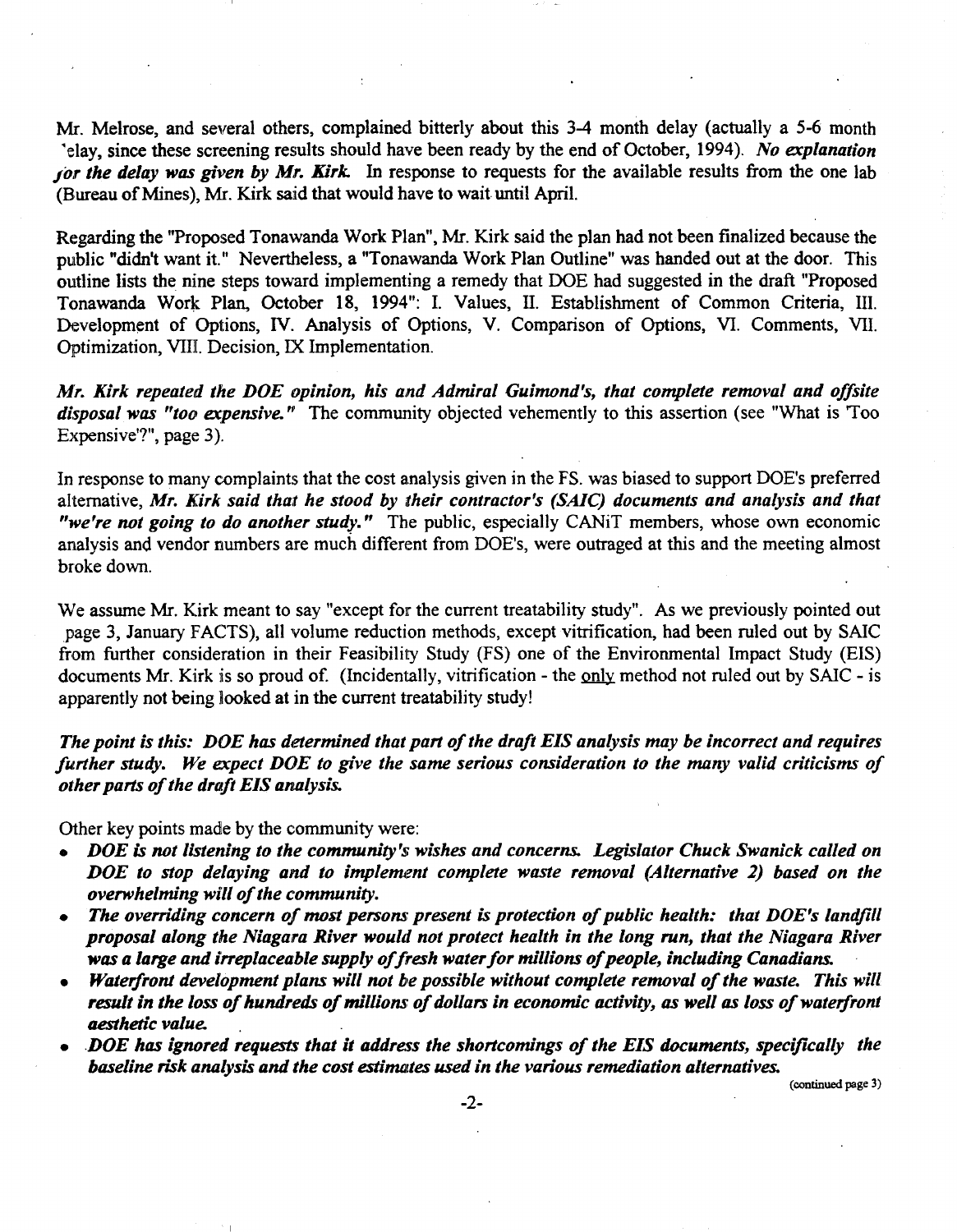During the second half of the meeting, these issues were restated (and recorded by DOE on flip charts) as community values. Additional values were added or rephrased, until a total of over 20 values were recorded.

They include:

- L) Get the waste out;
- 2.) One and only commitment to transport the waste to Utah;
- 3.) Value of Niagara River;
- 4.) Can't put a price tag on cleanup:
- 5.) Protection of human health, environment, waterfront development plans;
- 6.) Devaluation of property; .
- 7.) Perspective not long enough in risk assessment, therefore the alternatives are not "equally protective";
- 8.) Perspective not long enough in evaluation of alternatives, therefore the alternatives are not "equally protective";
- 9.) Move Tonawanda from industry to waterfront development (residences, etc.);
- 10.) Hundreds of millions of dollars in lost economic activity;
- 11.) Protection of community health;
- 12.) Speed of remediation process;
- 13.) Waterfront redevelopment plans not possible without waste removal;
- 14.) Value of those who live next to the sites (health risks, property values);
- 15.) Procrastination 30 years is. too long to wait for cleanup;
- 16.) Tonawanda has good environmental record Town is fully developed needs redevelopment space;
- 17.) The longer we wait, the larger the bill;
- 18.) Credibility the government's;
- 19.) Apply 'cradle to grave' philosophy;
- 20.) Survival of future generations affected;
- 21.) Concern of failed, insecure landfills;
- 22.) Spent for bombs? why can't we spend on proper cleanup?

Mr. Kirk indicated that the list of values could be updated or added to during subsequent meetings.

# WHAT IS 'TOO EXPENSIVE'?

On 1-31-95 DOE Site Manager Ron Kirk again told us that it's 'too expensive' to properly clean up the Tonawanda Site's radioactive waste.

Excuse us Ron, but this is not your decision to make: Nor is it Admiral Guimond's. It's not even Secretary O'Leary's. It's the public's decision.

Lest we forget, no matter how big and confusing the layers of bureaucracy have become, our government works for us - taxpaying citizens. In fact, government exists solely to carry out our goals and follow our instructions which we relay through our elected representatives.

On 1-31-95 the assembled community and our local representatives once again told DOE in no uncertain terms that they were wrong, that they had it backwards. That what is 'too expensive' is to leave the nuclear waste in a landfill along the Niagara River. 'Too expensive' in terms of cancers, birth defects, and inheritable genetic disorders; 'too expensive' in terms of lost waterfront development, economic activity, and aesthetic appreciation.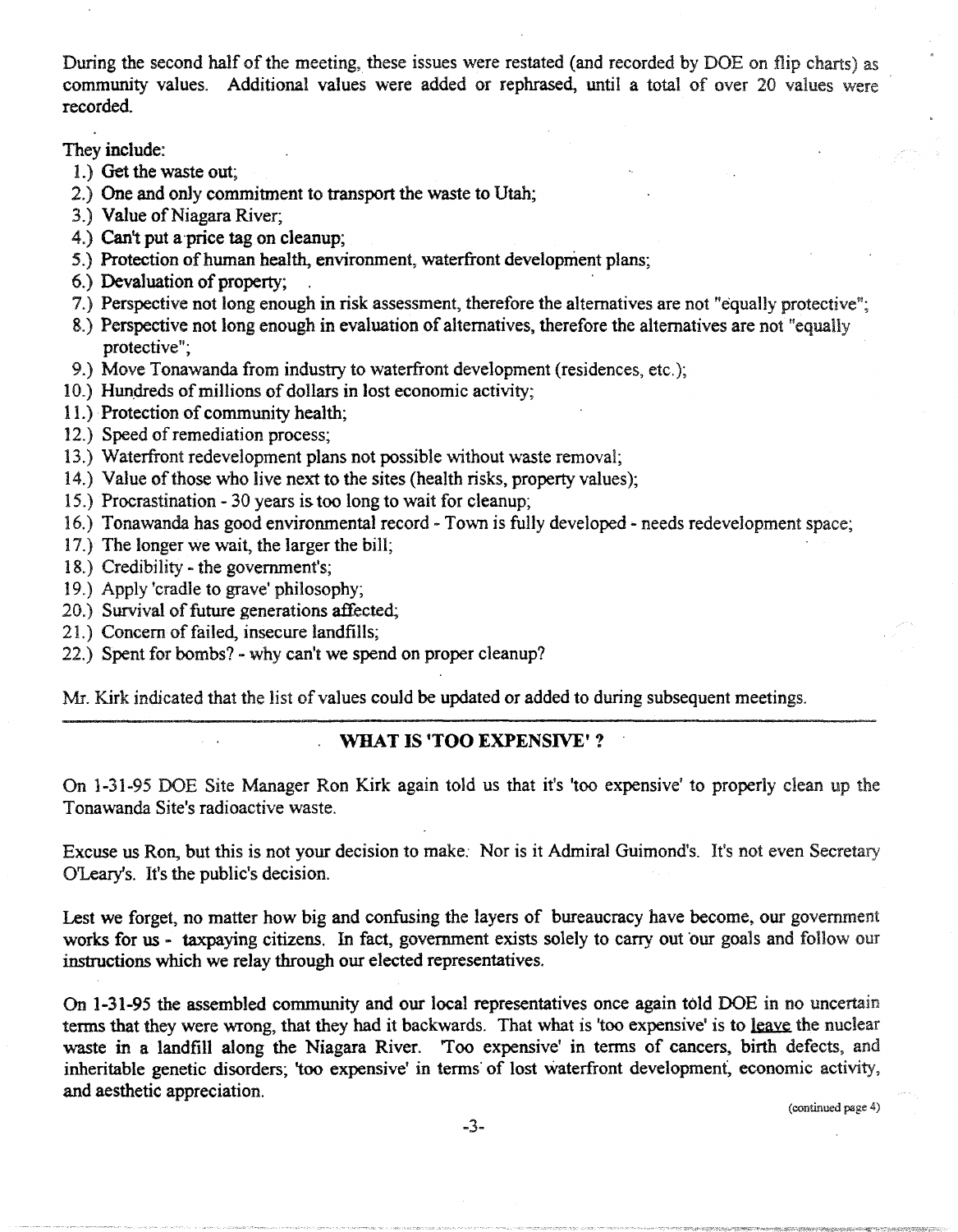One resident summed up 'the bottom line' by saying that a price tag can't be put on clean land, clean water, and clean air. Others were quick to identify the price tag that President Clinton had just put on a loan to Mexico to prop up the peso/dollar exchange rate and bail out wealthy investors and large American multinational corporations who exported American jobs after the passage of the North American Free Trade Act [NAFTA] - 20 billion dollars. A price tag more than 100 times DOE's estimated cost for complete removal of Tonawanda's waste to a dry, secure site that is much more suitable for the long-term Aorage of this 500,000 year hazard.

Our local politicians are united and working hard on this crucial issue. We now need to make it understood by our U.S. Senators and Representatives that this is an issue of paramount importance to the Niagara Frontier - an issue we believe should take precedence over loans to Mexico. Or increased defense spending.

We need to make it clear to Congress that the poisonous leftovers of the Manhattan Project and the atomic weapons complex must be properly taken care of before we give any consideration to resurrecting 'Star Wars' or any other new defense project. And we must hold Congress accountable on this point.

As Ralph Krieger - President of Local 8-215 OCAW International Union - said at the close of the meeting, the Tonawanda community contributed a key role in World War Il's atomic bomb effort. But, the war is not yet over for us. It won't be over until the federal government ends its mismanagement of these wastes in Tonawanda. Only then will we be taken off the casualty list.

Jim Rauch

#### WRITE OR CALL

Please make your views on this crucial issue known to our Congressmen. Their Washington addresses and phone numbers are:

Representative John LaFalce )310 Rayburn Building Washington, D.C. 20515 (202) 225-3231

Senator Alphonse D'Amato 520 Hart Building Washington, D.C. 20510 (202) 224-6542

Representative Bill Paxon 2436 Rayburn Building Washington, D.C. 20515 (202) 225-5265

Senator Patrick Moynihan 464 RusseU Building Washington, D.C. 20510 (202) 224-4451

Reoresentative Jack Quinn 31 Cannon Building Washington, D.C. 20515 (202) 225-3306

# 5900,000 SET ASIDE FOR PUBLIC RELATIONS CAMPAIGN TO SELL RESIDENTS ON THE IDEA THAT LOW-LEVEL NUCLEAR WASTE FACILITIES ARE NOT HARMFUL

The following material is excerpted from Rachel's HAZARDOUS WASTE NEWS #261 dated November 27, 1991:

"A leading public relations industry "insider's" publication called JACK ODWYER'S NEWSLETTER ·on September 4, 1991, revealed that New York state's Low-Level Radioactive Waste Siting Commission earmarked \$900,000 for a public relations blitz in 1991 "to convince New York State residents that lowlevel' nuclear waste facilities are not harmful." The Commission actually issued an RFP (request for proposals) and 22 public relation firms have submitted written responses, detailing how they would conduct a 3-to-5-year, multi-million-dollar PR campaign to sell a low-level waste dump to New York residents. "

*Although this in/omuztion* is *not new, it does show the means that those in the nuclear industry will use In seeking to reach their goals.*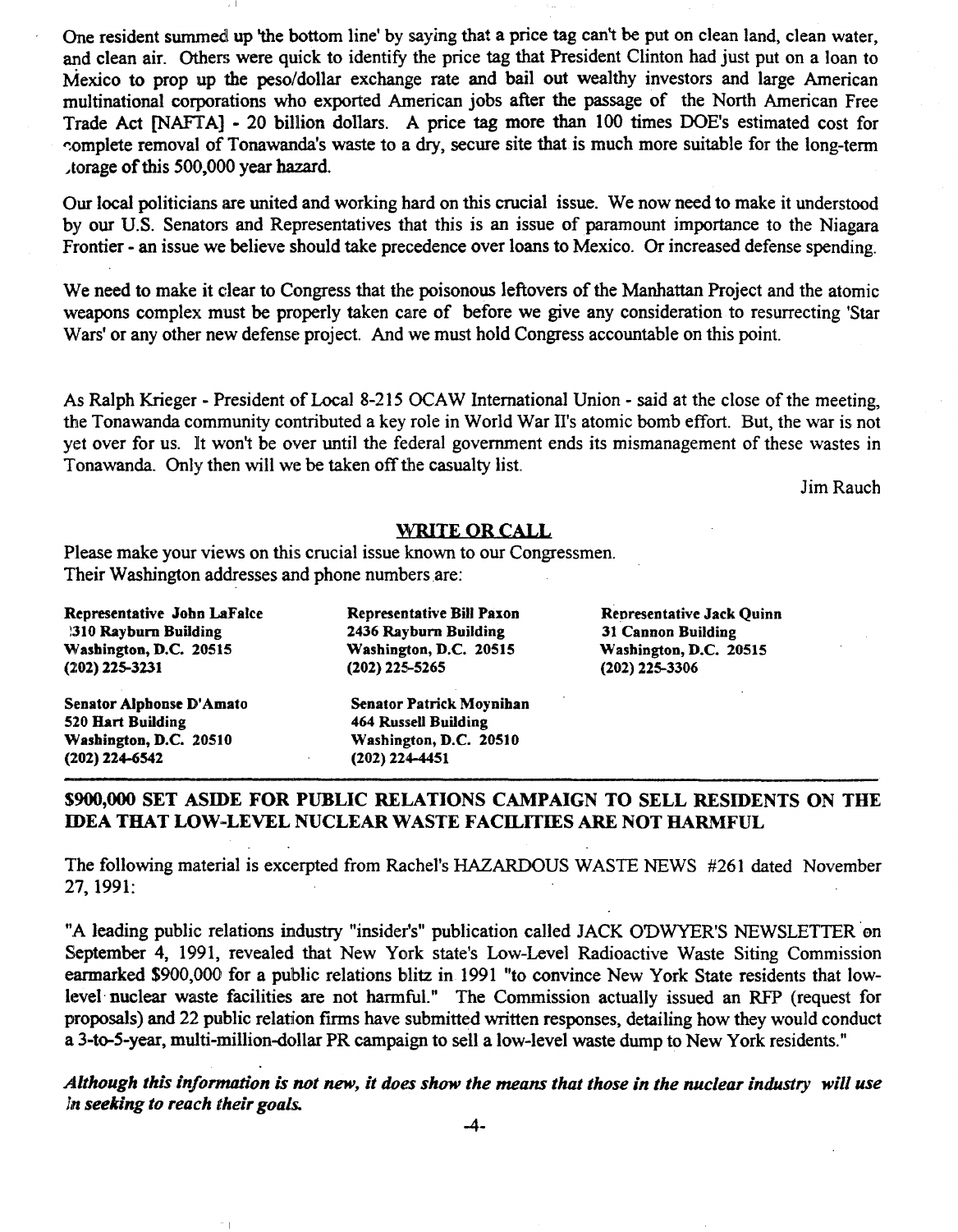$\sim$   $\sim$  $\cdot$ AN IDEA: **SINCE** ์<br>คู่นาร? **IS DANGEROUS SITE** THE STUFF IS GENERO **NUCLEAR POWER ATA** KE **ACTIVE AREA** FEP OUT Oliver

# THE FERNALD, (OHIO) STORY: A Grim Surprise

In 1984, the people of Fernald, a town about eighteen miles outside Cincinnati, Ohio, were both puzzled and shocked to learn that their local animal feed plant was releasing uranium dust into the atmosphere. Puzzled over why a feed plant was using uranium, they were shocked to learn that the plant was not producing feed at all, and had not done so in the more than thjrty years since it opened in 1951.

Operating under the innocent name, Feed Materials Production Center, it was actually a top-secret defense plant that refined uranium to be used in the manufacture of warheads for intercontinental balIistic missiles (ICBMs) and other nuclear weapons. Though owned by the government, the plant was run by a company called National Lead of Ohio.

Fernald's shock turned to ugly fear when the people learned that their "feed" plant had been leaking uranium dust into the air since its opening and that the released amounts added up to thousands of pounds. During a 1988 congressional investigation of the plant, Dr. Richard Shank, director of Ohio's Environmental Protection Agency, testified that the plant had discharged about 298,000 pounds of uranium into the air over the years. Another 167,000 pounds had been discharged into the nearby Great Miami River.

Health officials said that uranium dust emitted a low-level radiation that was not dangerous outside the body. It could be lethal, however, if inhaled; it could penetrate the cells around the lungs, upset the body's biochemical processes, and possibly cause cancer. It could do the same harm in drinking water.

Then came the frightening disclosure that the plant also maintained one of the most dangerous nuclear waste dumps in the United States. The storage pits at the dump were described as old and leaky. Waste water had seeped from them and had channeled into Fernald's underground water supply and drinking water wells. It had entered the Great Miami River, often pouring in when rains caused the pits to overflow. According to Dr. Shank's later congressional testimony, more that 12.5 million pounds of uranium had been stored in the pits since the plant's opening.

(continued page 6)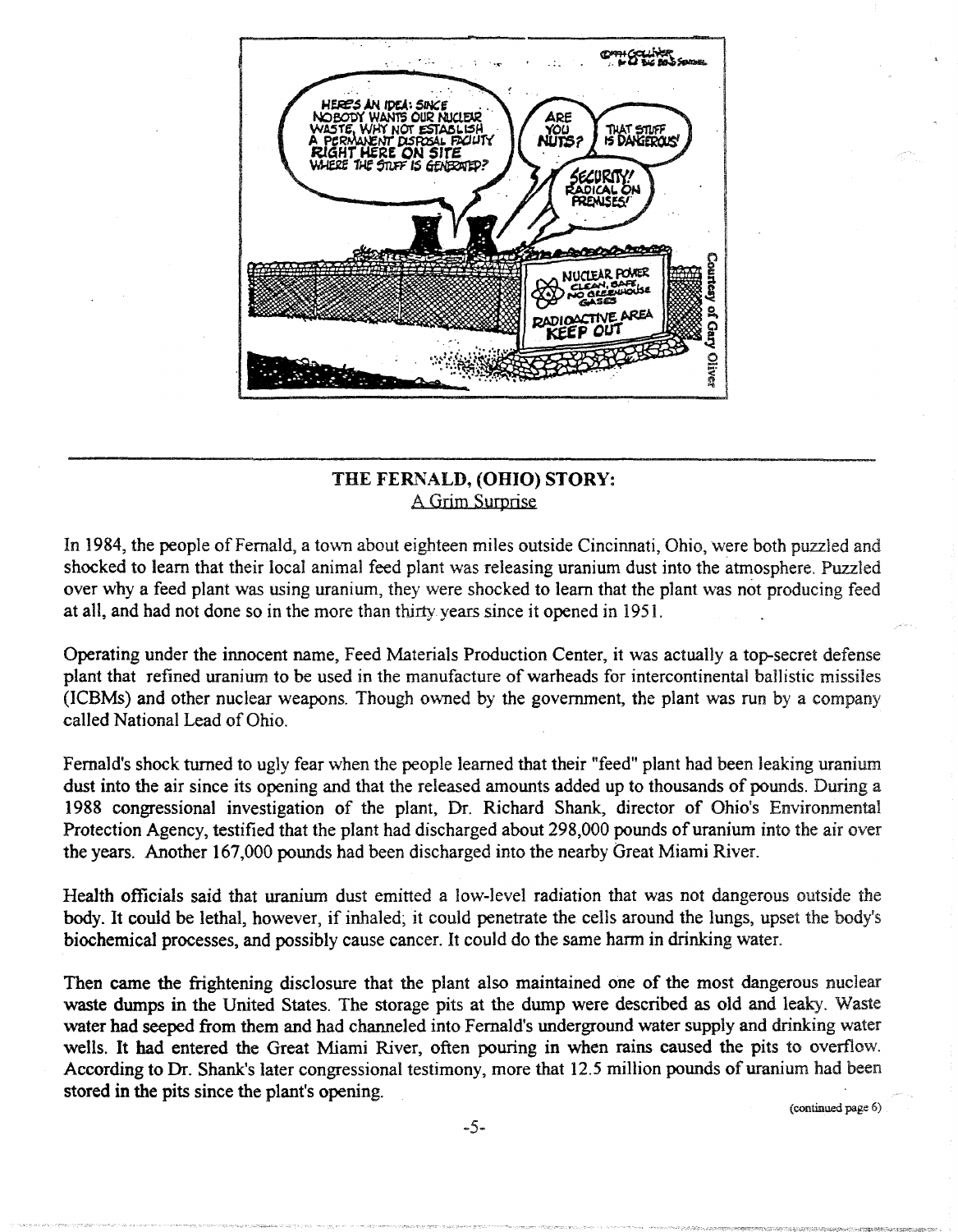During an interview conducted in 1987 on the American Broadcasting Company's news program, *"20/20,"*  an official of the Sierra Club, a national environmental organization, charged that some 11 million pounds of the waste water were filtering deep into the ground and leaking into the Grant-Miami aquifer, the largest source of underground water in the Midwest.

Several environmentalists and Fernald residents were interviewed on the program. They accused the plant of using old and faulty equipment. They also charged that; as early as 1960, plant officials knew that the dump pits might be leaking waste into the surrounding underground water supply but did nothing about the problem.

These charges pointed to the ignorance of earlier years and also provided examples of the kinds of carelessness that were seen later at a number of nuclear sites. One environmentalist quoted from reports that described the plant's equipment and technology as being poor even at the time of its construction. A former plant employee claimed that 50 percent of the installation's maintenance procedures had not been revised or reviewed since 1960.

The Fernald situation saw the Department of Energy accused of ignoring federal safety regulations for the operation of nuclear plants and disposal of their wastes. During the 1988 congressional investigation, DOE officials admitted that the federal government had long known of the plants deficiencies but had decided not to spend the money necessary to correct them. Estimates of the cost of renovating the plant's equipment and cleaning up the waste problem had run between \$450 million and \$600 million.

The DOE is presently working of a study, requested by Ohio Senator John Glenn, to determine whether the massive amounts of released uranium caused surrounding residents to be exposed to excessive radiation levels. Upon receiving the study results, the Center for Disease Control are to estimate the radiation dosages received by the residents and then decide whether they were high enough to require a health survey of the area

The above article was reprinted from NUCLEAR WASTE THE 10,000 YEAR CHALLENGE by Edward F. Dolan and Margaret M. Scariano. Copyright ·1990 by Edward F. Dolan and Margaret M. Scariano. Permission to reprint granted by Grolier International, Inc. 02-23-95.

#### Update:

# THE WALL STREET JOURNAL - THURSDAY, JULY 28, 1994 U.S. Will Pay Settlement In Factory-Radiation Suit

CINCINNATI (AP) - The government says it will pay for lifetime medical monitoring and provide \$15 million in damages to settle a lawsuit by workers who claim they were unwittingly exposed to radiation at the Fernald uranium plant.

The agreement effectively ends a 1990 action that sought \$500 million and could become a model for six similar suits pending against the Energy Department.

The suit by workers and subcontractors accused Fernald's previous operator, NLO Inc. and its parent company, National Lead Industries, Inc., of intentionally subjecting them to radiation hazards and hiding the dangers. The workers claimed they suffer emotional distress from the fear of getting cancer or leukemia.

About 6,000 former workers and subcontractors will be covered in the class-action suit. About 4,500 are still living, said Stanley Chesley, the workers' lawyer.

(continued page 7)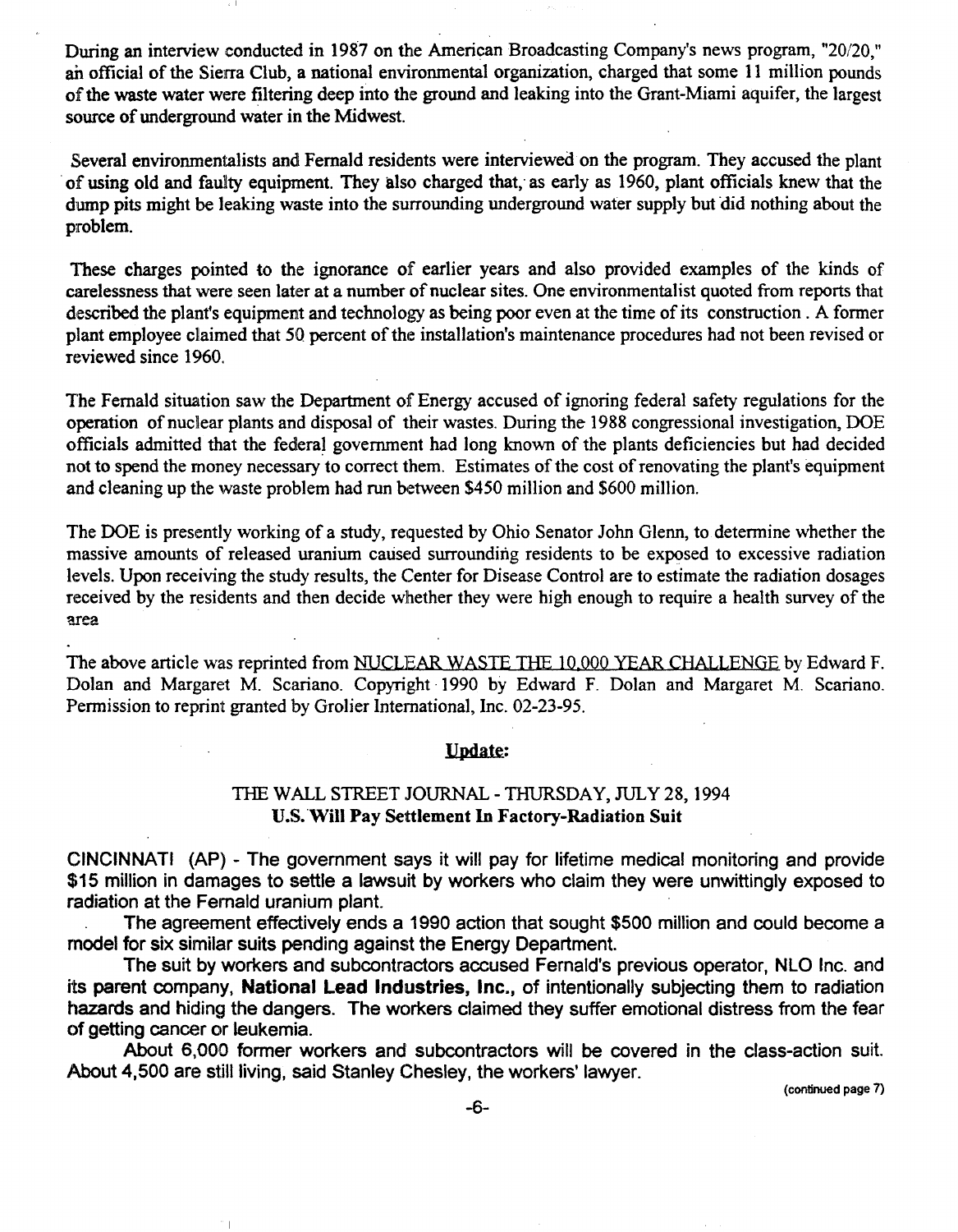The settlement includes a \$15 million fund to pay emotional distress claims and legal fees. At least another \$5 million was dedicated to medical monitoring.

The defendants said they did nothing wrong. They agreed to settle to avoid more costly litigation, NLO lawyer Kevin Van Wart said.

NLO, which began operating the plant in 1951, gave up its contract in 1985, and a Westinghouse Electric Corp. subsidiary took over.

#### SOME FERNALD WASTES FROM LINDE TO BE VITRIFIED!

In the 1940s, residues generated from the processing of high grade uranium ores (K-65 residue) were shipped from the Linde factory to the Lake Ontario Ordnance Works for storage. Later, some of this K-65 residue was shipped to Fernald, Ohio to be stored in large silos similar to that used at Lewiston. (see THE FEDERAL CONNECTION, a report by the New York State Assembly, 1981.)

In February of 1994, DOE released its final Environmental Impact Statement for management of the K-65 residues.at Fernald, Ohio. The preferred alternative is to vitrify (incorporate in glass) these residues and ship them offsite presumably to a federal repository. (see PROPOSED PLAN FOR REMEDIAL ACTIONS AT OPERABLE UNIT 4 DOE/EIS-0195D, February, 1994.)

The K-65 residues remaining at Lewiston were removed from the silos and placed in a landfill on the site back in the mid-eighties. The DOE wants to put a 'final cap' on this landfill. The local community, led by Residents Organized for Lewiston-Porter's Environment (R.O.L.E.) is fighting to see that all residues are removed from this very poor physical storage site.

#### AS WE WENT TO PRESS

- *The Bliss and Laughlin Steel plant at 110 Hopkins Street in Buffalo, which was designated a FUSRAP site in* 1992, *will be cleaned up this year.* According to Ron Kirk, a "negative declaration" was issued by DOE for the Bliss and Laughlin site. This means that no environmental review, neither an environmental assessment (EA) nor an environmental impact study (EIS), will be performed before the cleanup begins this fall at Bliss and Laughlin. *Why not? Because·DOE plans to remove all radioactive contamination from the site, largely the contaminated concrete floor, and ship it to Clive, Utah (l!nvirocare). .*
- FACTS has just learned that Congress has approved a "supplementary" Defense Department appropriation of 3.2 billion dollars to cover the additional expense of the questionable U.S. military operations being conducted in Somalia and Haiti. Compared to their total budget, this "supplementary appropriation" is mere pocket change for the Defense Department. *However, had this amount been applied to the FUSRAP program, it would have completely funded the best available waste management alternatives at all 48 FUSRAP sites, including complete excavation and removal of Tonawanda's wastes.* Remember this when you write to our Congressmen.

-7-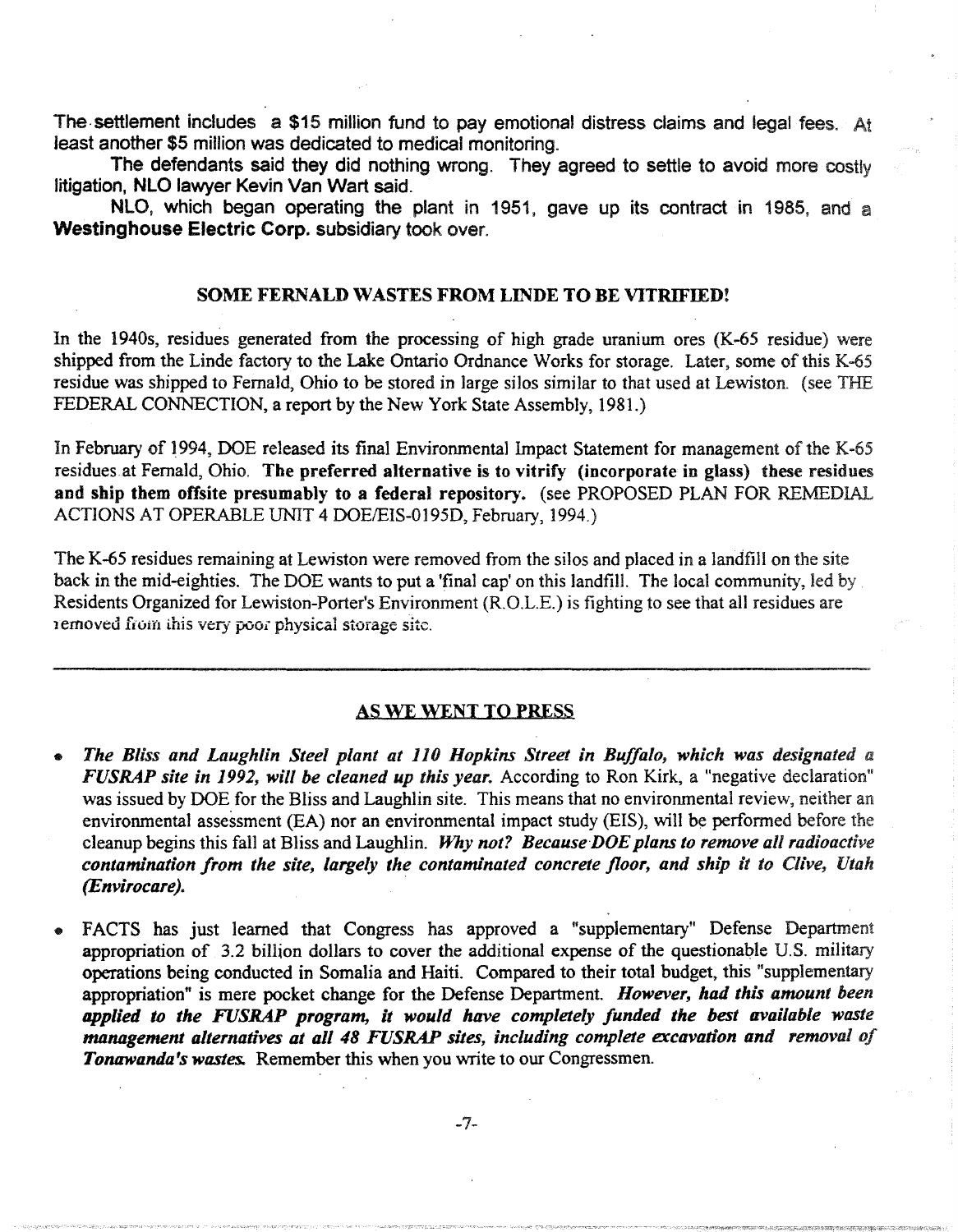#### THE FORGOTTEN ONES

It was pointed out by Ron Kirk at the last two DOE meetings that over 3,000 notices had been mailed out for each of the meetings. Yet, only about 83 persons attended the January 31, 1995 meeting.

If 83 persons attended, this is only 2.5% of the total of invitations sent. At the September 19, 1994 meeting there were only 23 signatures on the sign-in sheets  $(0.7\%)$ ; at the October 18, 1994 meeting there were 40 signatures - and not all those who signed were residents of the Town.

Being a resident of the Town of Tonawanda all of my life (except for about 4 years), I am very familiar with the progressive nature of the Town of Tonawanda. It has been and still is among the most progressive in the state.

How most of the residents of this community can be so apathetic concerning the health and welfare of not only themselves but also their children and future generations is beyond my comprehension. Perhaps it's the "it's not in my driveway, so why should I worry?" syndrome.

Although I belong to two environmental groups, I am not speaking at this moment as an environmentalist but rather as a concerned resident of the Town of Tonawanda.

Ron Kirk admits that DOE hierarchy know full well that the 'repository' (for the radioactive waste) that they plan on building near the shore of the Niagara River is located in a high risk earthquake area. Just because we haven't had an earthquake in the recent past is no reason to feel complacent that the 'repository' wilJ be safe.

I wonder how our neighbors that live downstream from the site feel-about the potential disaster that would be inherent in this foolish 'remedy'? To say nothing of the feelings of our Canadian brothers and sisters who also share this natural waterway.

As mentioned many times, it appears that the problem here in the Town is about the same as the old, forgotten recluse living out in the middle of the woods. The fact that the uranium processing took place here 50 years ago, not as recently as at many of the other processing facilities during the Cold War era makes us the "forgotten ones".

Don Finch

#### REMEMBER! !

When dealing with the government or big business, it's not what they tell you that can harm you, but rather what they don't tell you that can harm you. (One of the main reasons for the FACTS newsletter.)

#### BACK ISSUES

Since many of the subsequent issues make reference to articles contained in prior issues, we are making back issues available. Mail your request to Box 566 Kenmore, NY 14217-0566. Please indicate which issue/issues you are requesting.